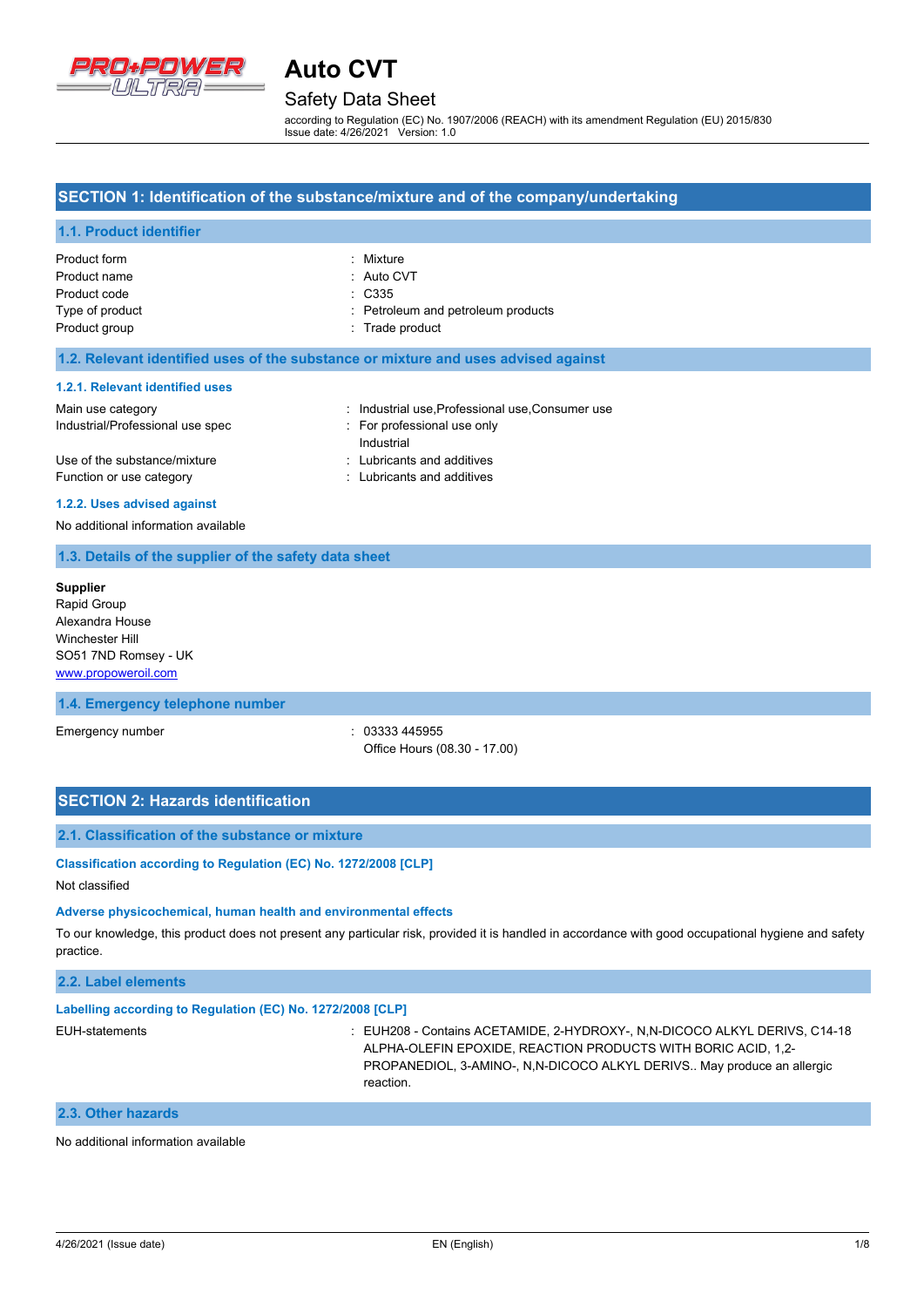# Safety Data Sheet

according to Regulation (EC) No. 1907/2006 (REACH) with its amendment Regulation (EU) 2015/830

# **SECTION 3: Composition/information on ingredients**

## **3.1. Substances**

## Not applicable

## **3.2. Mixtures**

| <b>Name</b>                                                                                     | <b>Product identifier</b>                                                                                | $\frac{9}{6}$     | <b>Classification according to</b><br><b>Regulation (EC) No.</b><br>1272/2008 [CLP] |
|-------------------------------------------------------------------------------------------------|----------------------------------------------------------------------------------------------------------|-------------------|-------------------------------------------------------------------------------------|
| Baseoil - Unspecified - Lubricating Oils (Petroleum),<br>C20-50, Hydrotreated Neutral Oil-Based | (CAS-No.) 72623-87-1<br>(EC-No.) 276-738-4<br>(EC Index-No.) 649-483-00-5<br>(REACH-no) 01-2119474889-13 | $\geq 80 - 90$    | Asp. Tox. 1, H304                                                                   |
| <b>MINERAL OIL</b><br>substance with a Community workplace exposure limit                       | (CAS-No.) 64742-54-7<br>(EC-No.) MIXTURE<br>(REACH-no) 01-2119484627-25                                  | $\geq 2.5 - 5$    | Asp. Tox. 1, H304                                                                   |
| ACETAMIDE, 2-HYDROXY-, N,N-DICOCO ALKYL<br>DERIVS.                                              | (EC-No.) 471-920-1<br>(REACH-no) 01-0000019770-68                                                        | $\geq 0.25 - 5.1$ | Skin Sens. 1, H317                                                                  |
| C14-18 ALPHA-OLEFIN EPOXIDE, REACTION<br>PRODUCTS WITH BORIC ACID                               | (EC-No.) 939-580-3<br>(REACH-no) 01-2119976364-28                                                        | < 0.25            | Skin Sens. 1, H317                                                                  |
| 1,2-PROPANEDIOL, 3-AMINO-, N,N-DICOCO ALKYL<br>DERIVS.                                          | (EC-No.) 482-000-4<br>(REACH-no) 01-0000020142-86                                                        | < 0.25            | Skin Sens. 1, H317<br>Aquatic Chronic 3, H412                                       |

Full text of H-statements: see section 16

| <b>SECTION 4: First aid measures</b>                                                                                                                       |                                                                                                                                                                                                           |  |
|------------------------------------------------------------------------------------------------------------------------------------------------------------|-----------------------------------------------------------------------------------------------------------------------------------------------------------------------------------------------------------|--|
| 4.1. Description of first aid measures                                                                                                                     |                                                                                                                                                                                                           |  |
| First-aid measures after inhalation<br>First-aid measures after skin contact<br>First-aid measures after eye contact<br>First-aid measures after ingestion | : Remove person to fresh air and keep comfortable for breathing.<br>Wash skin with plenty of water.<br>: Rinse eyes with water as a precaution.<br>: Call a poison center or a doctor if you feel unwell. |  |
| 4.2. Most important symptoms and effects, both acute and delayed                                                                                           |                                                                                                                                                                                                           |  |
| No additional information available                                                                                                                        |                                                                                                                                                                                                           |  |
| 4.3. Indication of any immediate medical attention and special treatment needed                                                                            |                                                                                                                                                                                                           |  |
| Treat symptomatically.                                                                                                                                     |                                                                                                                                                                                                           |  |
| <b>SECTION 5: Firefighting measures</b>                                                                                                                    |                                                                                                                                                                                                           |  |
| 5.1. Extinguishing media                                                                                                                                   |                                                                                                                                                                                                           |  |
| Suitable extinguishing media                                                                                                                               | : Water spray. Dry powder. Foam. Carbon dioxide.                                                                                                                                                          |  |
| 5.2. Special hazards arising from the substance or mixture                                                                                                 |                                                                                                                                                                                                           |  |
| Hazardous decomposition products in case of fire                                                                                                           | : Toxic fumes may be released.                                                                                                                                                                            |  |
| 5.3. Advice for firefighters                                                                                                                               |                                                                                                                                                                                                           |  |

Protection during firefighting **intercontained** : Do not attempt to take action without suitable protective equipment. Self-contained breathing apparatus. Complete protective clothing.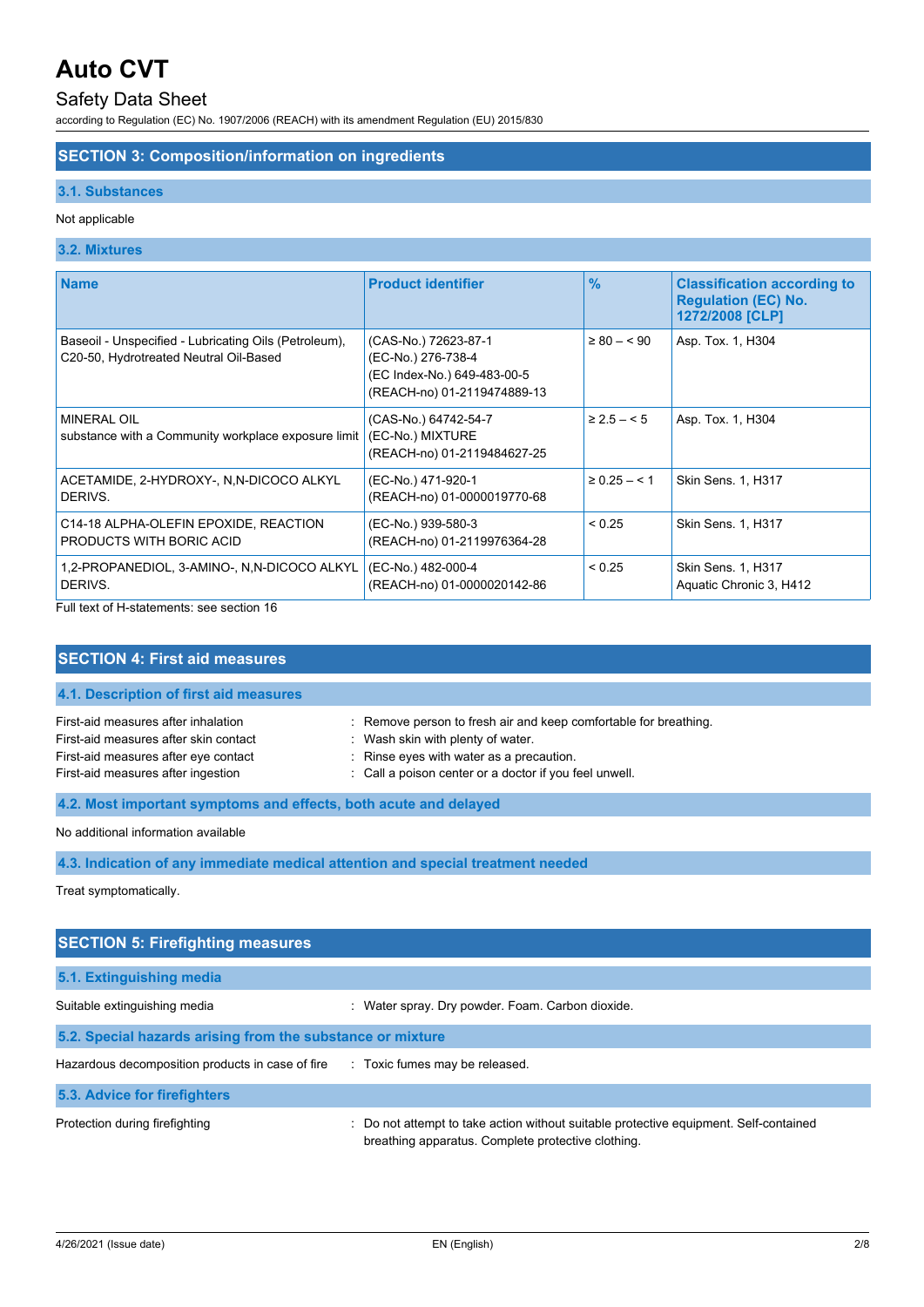# Safety Data Sheet

according to Regulation (EC) No. 1907/2006 (REACH) with its amendment Regulation (EU) 2015/830

| <b>SECTION 6: Accidental release measures</b>                            |                                                                                                                                                              |  |
|--------------------------------------------------------------------------|--------------------------------------------------------------------------------------------------------------------------------------------------------------|--|
| 6.1. Personal precautions, protective equipment and emergency procedures |                                                                                                                                                              |  |
| 6.1.1. For non-emergency personnel<br>Emergency procedures               | : Ventilate spillage area.                                                                                                                                   |  |
| 6.1.2. For emergency responders                                          |                                                                                                                                                              |  |
| Protective equipment                                                     | Do not attempt to take action without suitable protective equipment. For further information<br>refer to section 8: "Exposure controls/personal protection". |  |
| <b>6.2. Environmental precautions</b>                                    |                                                                                                                                                              |  |
| Avoid release to the environment                                         |                                                                                                                                                              |  |
| 6.3. Methods and material for containment and cleaning up                |                                                                                                                                                              |  |
| Methods for cleaning up<br>Other information                             | : Take up liquid spill into absorbent material.<br>Dispose of materials or solid residues at an authorized site.                                             |  |
| 6.4. Reference to other sections                                         |                                                                                                                                                              |  |
| For further information refer to section 13                              |                                                                                                                                                              |  |

| <b>SECTION 7: Handling and storage</b>                            |                                                                                                                                                                                            |  |
|-------------------------------------------------------------------|--------------------------------------------------------------------------------------------------------------------------------------------------------------------------------------------|--|
| 7.1. Precautions for safe handling                                |                                                                                                                                                                                            |  |
| Precautions for safe handling<br>Hygiene measures                 | Ensure good ventilation of the work station. Wear personal protective equipment.<br>: Do not eat, drink or smoke when using this product. Always wash hands after handling the<br>product. |  |
| 7.2. Conditions for safe storage, including any incompatibilities |                                                                                                                                                                                            |  |
| Storage conditions                                                | Store in a well-ventilated place. Keep cool.                                                                                                                                               |  |

**7.3. Specific end use(s)**

No additional information available

## **SECTION 8: Exposure controls/personal protection**

#### **8.1. Control parameters**

**8.1.1 National occupational exposure and biological limit values**

| <b>MINERAL OIL (64742-54-7)</b>                           |                      |  |
|-----------------------------------------------------------|----------------------|--|
| <b>EU - Indicative Occupational Exposure Limit (IOEL)</b> |                      |  |
| Local name                                                | Oil mist             |  |
| <b>IOEL TWA</b>                                           | $5 \text{ mg/m}^3$   |  |
| <b>IOEL STEL</b>                                          | 10 mg/m <sup>3</sup> |  |

#### **8.1.2. Recommended monitoring procedures**

No additional information available

#### **8.1.3. Air contaminants formed**

No additional information available

#### **8.1.4. DNEL and PNEC**

No additional information available

#### **8.1.5. Control banding**

No additional information available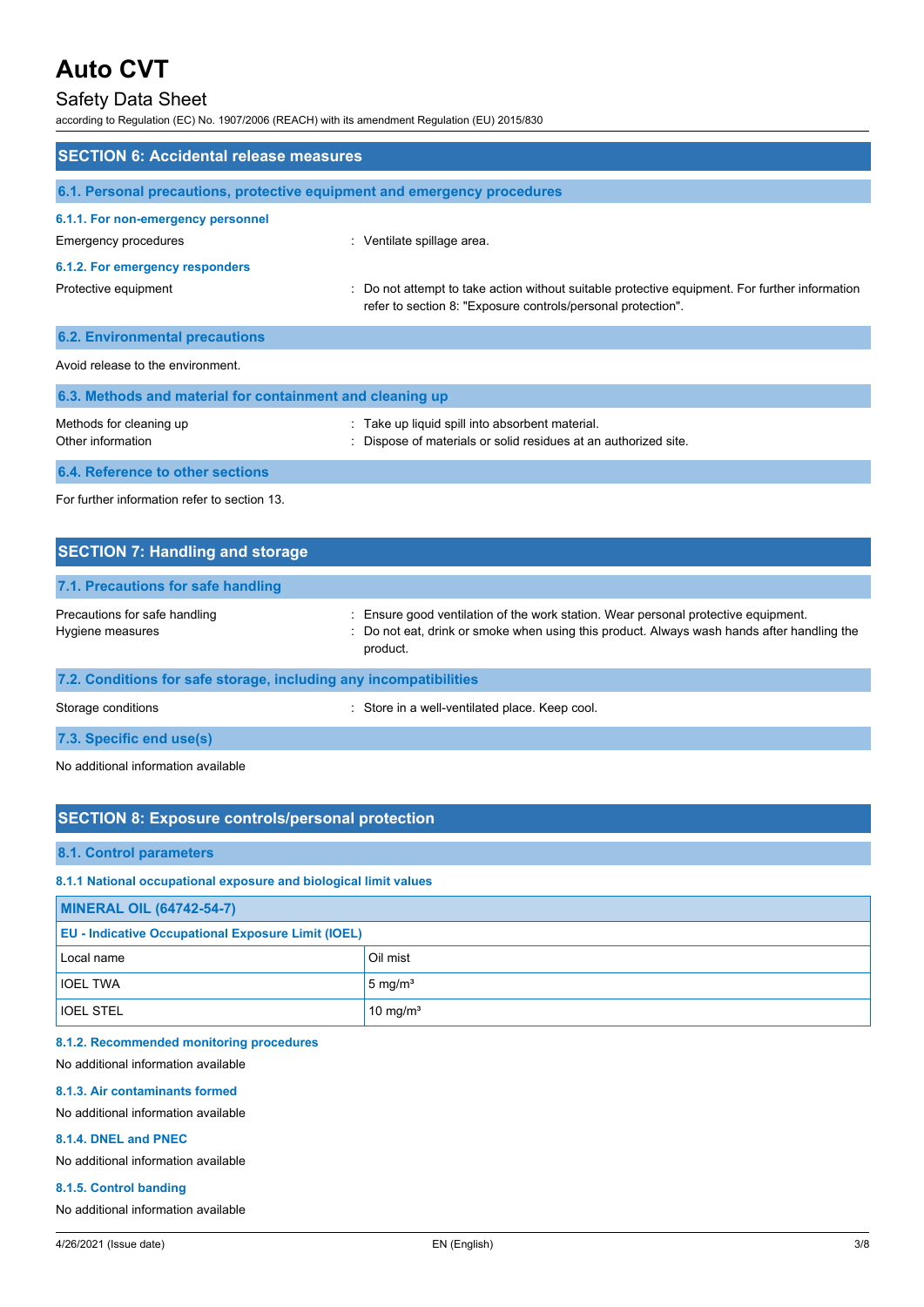# Safety Data Sheet

according to Regulation (EC) No. 1907/2006 (REACH) with its amendment Regulation (EU) 2015/830

### **8.2. Exposure controls**

#### **8.2.1. Appropriate engineering controls**

#### **Appropriate engineering controls:**

Ensure good ventilation of the work station.

#### **8.2.2. Personal protection equipment**

**Personal protective equipment symbol(s):**



#### **8.2.2.1. Eye and face protection**

| Eye protection: |  |
|-----------------|--|
| Safety glasses  |  |

#### **8.2.2.2. Skin protection**

**Skin and body protection:**

Wear suitable protective clothing

### **Hand protection:**

Protective gloves

### **8.2.2.3. Respiratory protection**

#### **Respiratory protection:**

In case of insufficient ventilation, wear suitable respiratory equipment

Relative density **in the case of the COV**  $\sim$  No data available

#### **8.2.2.4. Thermal hazards**

No additional information available

#### **8.2.3. Environmental exposure controls**

#### **Environmental exposure controls:**

Avoid release to the environment.

| <b>SECTION 9: Physical and chemical properties</b>         |                         |  |
|------------------------------------------------------------|-------------------------|--|
|                                                            |                         |  |
| 9.1. Information on basic physical and chemical properties |                         |  |
| Physical state                                             | : Liquid                |  |
| Colour                                                     | $:$ red.                |  |
| Odour                                                      | : Characteristic odour. |  |
| Odour threshold                                            | : No data available     |  |
| рH                                                         | : No data available.    |  |
| Relative evaporation rate (butylacetate=1)                 | : No data available     |  |
| Melting point                                              | $: -48$                 |  |
| Freezing point                                             | No data available       |  |
| Boiling point                                              | : No data available     |  |
| Flash point                                                | : 200 °C                |  |
| Auto-ignition temperature                                  | : No data available     |  |
| Decomposition temperature                                  | : No data available     |  |
| Flammability (solid, gas)                                  | : Not applicable        |  |
| Vapour pressure                                            | No data available       |  |
| Relative vapour density at 20 °C                           | : No data available     |  |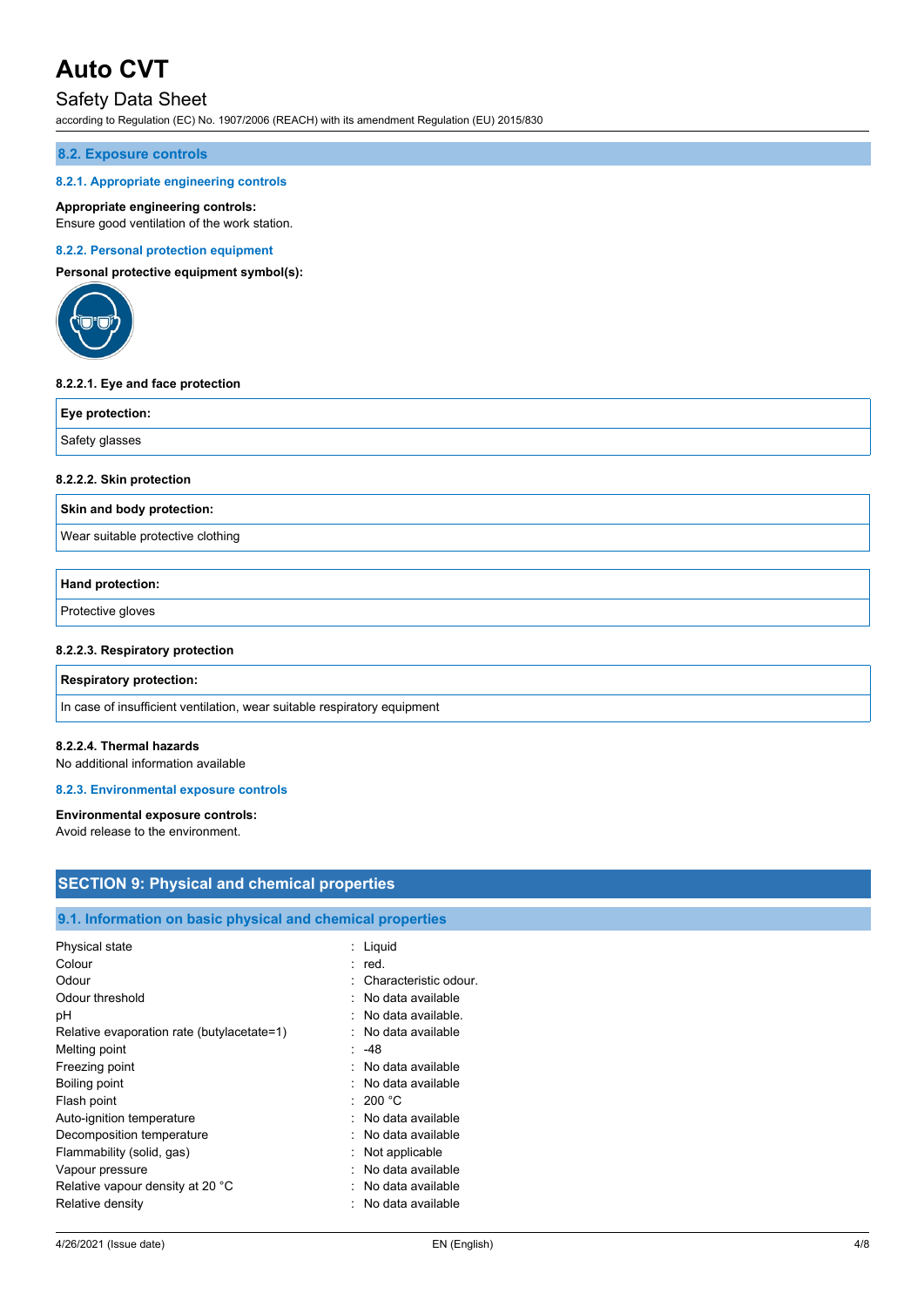# Safety Data Sheet

according to Regulation (EC) No. 1907/2006 (REACH) with its amendment Regulation (EU) 2015/830

| Solubility                                      | : insoluble in water.                |
|-------------------------------------------------|--------------------------------------|
| Partition coefficient n-octanol/water (Log Pow) | : No data available                  |
| Viscosity, kinematic                            | : 33.7 mm <sup>2</sup> /s @ 40 deg C |
| Viscosity, dynamic                              | : No data available                  |
| <b>Explosive properties</b>                     | : No data available                  |
| Oxidising properties                            | : No data available                  |
| <b>Explosive limits</b>                         | : No data available                  |
|                                                 |                                      |

### **9.2. Other information**

No additional information available

# **SECTION 10: Stability and reactivity**

## **10.1. Reactivity**

The product is non-reactive under normal conditions of use, storage and transport.

**10.2. Chemical stability**

Stable under normal conditions.

**10.3. Possibility of hazardous reactions**

No dangerous reactions known under normal conditions of use.

**10.4. Conditions to avoid**

None under recommended storage and handling conditions (see section 7).

**10.5. Incompatible materials**

No additional information available

**10.6. Hazardous decomposition products**

Under normal conditions of storage and use, hazardous decomposition products should not be produced.

# **SECTION 11: Toxicological information**

## **11.1 Information on toxicological effects**

| Not classified<br>Not classified<br>: Not classified                 |
|----------------------------------------------------------------------|
| : Not classified                                                     |
| pH: No data available.<br>: Not classified<br>pH: No data available. |
| : Not classified                                                     |
| : Not classified                                                     |
| : Not classified                                                     |
| : Not classified                                                     |
| : Not classified                                                     |
| : Not classified                                                     |
| : Not classified                                                     |
|                                                                      |
|                                                                      |
| 33.7 mm <sup>2</sup> /s @ 40 deg C                                   |
|                                                                      |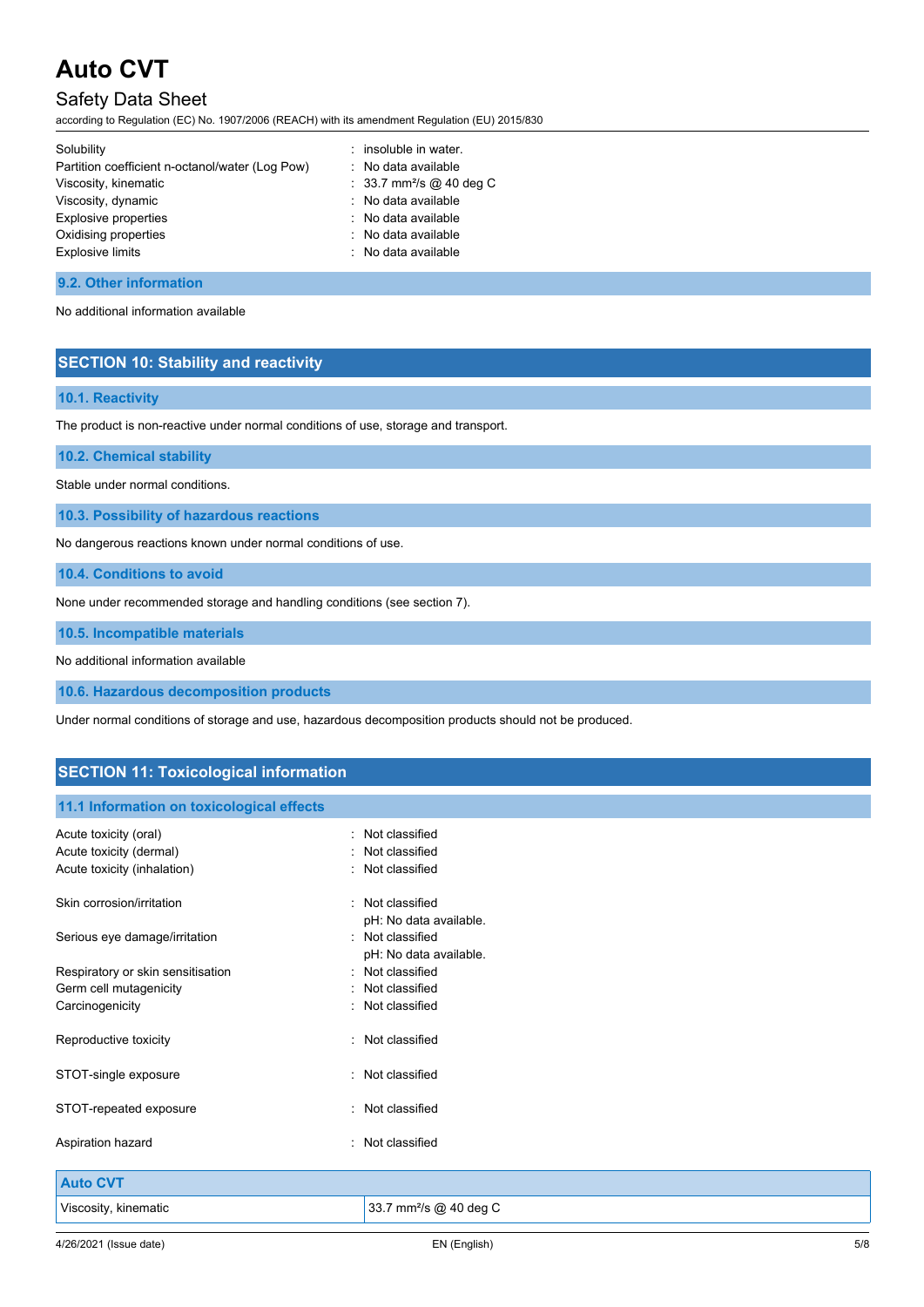# Safety Data Sheet

according to Regulation (EC) No. 1907/2006 (REACH) with its amendment Regulation (EU) 2015/830

| <b>SECTION 12: Ecological information</b>                                                                                                        |                                                                                                                                                                |
|--------------------------------------------------------------------------------------------------------------------------------------------------|----------------------------------------------------------------------------------------------------------------------------------------------------------------|
| 12.1. Toxicity                                                                                                                                   |                                                                                                                                                                |
| Ecology - general<br>Hazardous to the aquatic environment, short-term<br>(acute)<br>Hazardous to the aquatic environment, long-term<br>(chronic) | The product is not considered harmful to aquatic organisms nor to cause long-term adverse<br>effects in the environment.<br>Not classified<br>: Not classified |
| Not rapidly degradable                                                                                                                           |                                                                                                                                                                |
| 12.2. Persistence and degradability                                                                                                              |                                                                                                                                                                |
| No additional information available                                                                                                              |                                                                                                                                                                |
| 12.3. Bioaccumulative potential                                                                                                                  |                                                                                                                                                                |
| No additional information available                                                                                                              |                                                                                                                                                                |
| 12.4. Mobility in soil                                                                                                                           |                                                                                                                                                                |
| No additional information available                                                                                                              |                                                                                                                                                                |
| 12.5. Results of PBT and vPvB assessment                                                                                                         |                                                                                                                                                                |
| No additional information available                                                                                                              |                                                                                                                                                                |
| 12.6. Other adverse effects                                                                                                                      |                                                                                                                                                                |
| No additional information available                                                                                                              |                                                                                                                                                                |
| <b>SECTION 13: Disposal considerations</b>                                                                                                       |                                                                                                                                                                |

**13.1. Waste treatment methods**

Waste treatment methods : Dispose of contents/container in accordance with licensed collector's sorting instructions.

# **SECTION 14: Transport information**

| In accordance with ADR / IMDG / IATA / ADN / RID |                |                |                |                |  |
|--------------------------------------------------|----------------|----------------|----------------|----------------|--|
| <b>ADR</b>                                       | <b>IMDG</b>    | <b>IATA</b>    | <b>ADN</b>     | <b>RID</b>     |  |
| 14.1. UN number                                  |                |                |                |                |  |
| $UN -$                                           | Not applicable | Not applicable | Not applicable | Not applicable |  |
| 14.2. UN proper shipping name                    |                |                |                |                |  |
| Not applicable                                   | Not applicable | Not applicable | Not applicable | Not applicable |  |
| 14.3. Transport hazard class(es)                 |                |                |                |                |  |
| Not applicable                                   | Not applicable | Not applicable | Not applicable | Not applicable |  |
| 14.4. Packing group                              |                |                |                |                |  |
| Not applicable                                   | Not applicable | Not applicable | Not applicable | Not applicable |  |
| 14.5. Environmental hazards                      |                |                |                |                |  |
| Dangerous for the<br>environment: No             | Not applicable | Not applicable | Not applicable | Not applicable |  |
| No supplementary information available           |                |                |                |                |  |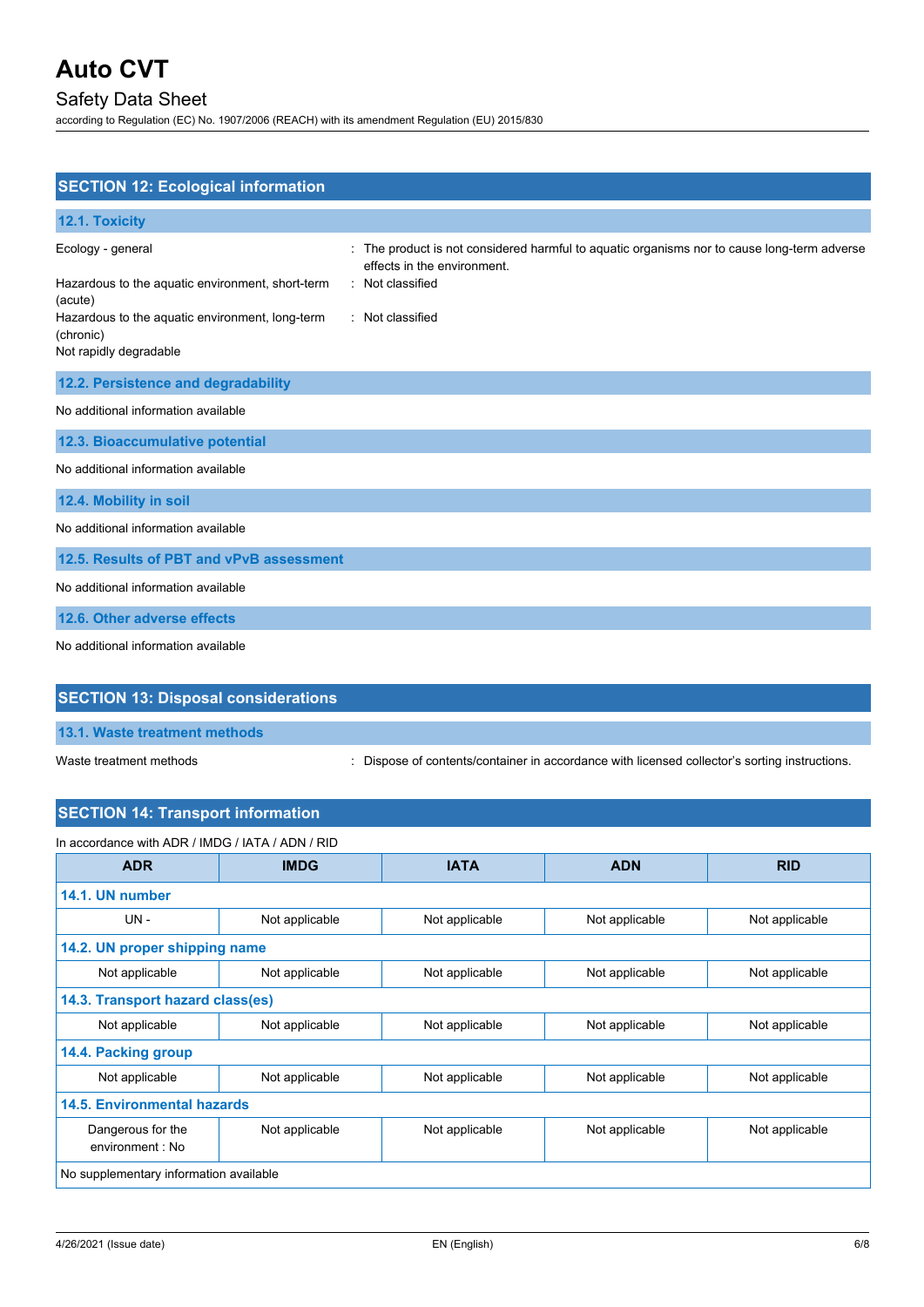# Safety Data Sheet

according to Regulation (EC) No. 1907/2006 (REACH) with its amendment Regulation (EU) 2015/830

### **14.6. Special precautions for user**

**Overland transport** No data available **Transport by sea** Not applicable **Air transport** Not applicable **Inland waterway transport** Not applicable **Rail transport** Not applicable

## **14.7. Transport in bulk according to Annex II of Marpol and the IBC Code**

Not applicable

## **SECTION 15: Regulatory information**

**15.1. Safety, health and environmental regulations/legislation specific for the substance or mixture**

### **15.1.1. EU-Regulations**

Contains no REACH substances with Annex XVII restrictions

Contains no substance on the REACH candidate list

Contains no REACH Annex XIV substances

Contains no substance subject to Regulation (EU) No 649/2012 of the European Parliament and of the Council of 4 July 2012 concerning the export and import of hazardous chemicals.

Contains no substance subject to Regulation (EU) No 2019/1021 of the European Parliament and of the Council of 20 June 2019 on persistent organic pollutants

#### **15.1.2. National regulations**

No additional information available

**15.2. Chemical safety assessment**

No chemical safety assessment has been carried out

## **SECTION 16: Other information**

| <b>Abbreviations and acronyms:</b> |                                                                                                 |
|------------------------------------|-------------------------------------------------------------------------------------------------|
| <b>ADN</b>                         | European Agreement concerning the International Carriage of Dangerous Goods by Inland Waterways |
| <b>ADR</b>                         | European Agreement concerning the International Carriage of Dangerous Goods by Road             |
| <b>ATE</b>                         | <b>Acute Toxicity Estimate</b>                                                                  |
| <b>BLV</b>                         | Biological limit value                                                                          |
| CAS-No.                            | Chemical Abstract Service number                                                                |
| <b>CLP</b>                         | Classification Labelling Packaging Regulation; Regulation (EC) No 1272/2008                     |
| <b>DMEL</b>                        | Derived Minimal Effect level                                                                    |
| <b>DNEL</b>                        | Derived-No Effect Level                                                                         |
| <b>EC50</b>                        | Median effective concentration                                                                  |
| EC-No.                             | European Community number                                                                       |
| EN                                 | European Standard                                                                               |
| <b>IATA</b>                        | International Air Transport Association                                                         |
| <b>IMDG</b>                        | International Maritime Dangerous Goods                                                          |